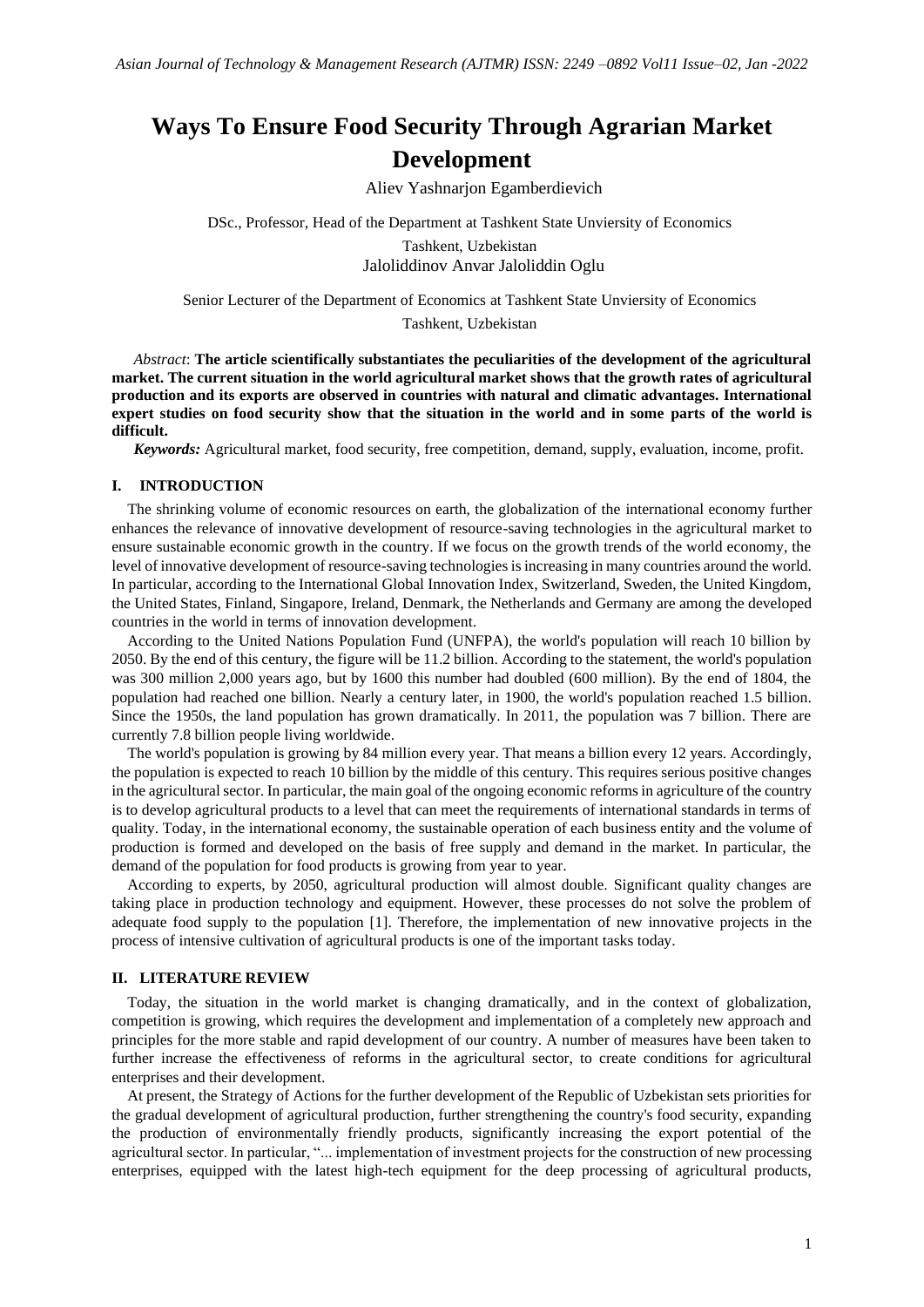production of semi-finished and finished food and packaging products, reconstruction and modernization of existing ones. increase ... "[2].

In order to ensure the stability of the agricultural market in the current innovative economy, it will be necessary to implement business projects that cover all aspects of agricultural production. To do this, it is necessary to improve the development of complex measures in the cultivation of agricultural products, including varietal selection, selection work, harvesting technology, systems of sorting, processing, packaging and sales.[7]

The peculiarity of the modern economy and the basis of competition in the market are, first of all, the saving of resources in the production of goods and services, the prevention of overhead costs. This is the simplest and most effective way to gain a competitive advantage and continue the production process. Also, in order to gain an advantage in the competition in the free market, agrarian market entities will need not only modern technologies, but also qualified specialists with the ability to work in a free market environment.[8]

Despite the fact that today there is a sufficient level of competition among agricultural producers in agriculture, the system of sales of finished products is not developed at the level of modern requirements, which also affects the process of exporting products.[9]

In a free market, the expected results cannot be achieved without the balanced development of the agrarian market through comprehensive economic, legal and organizational coordination within the state.

#### **III. RESEARCH METHODOLOGY**

According to experts, "... today the competitive environment in the world agricultural and food markets is growing. This is especially the case in the markets of wet and dried fruits, vegetables, processed fruits and vegetables, vegetable oil, flour and flour products, tea, coffee, citrus fruits, dairy and meat products "[3].

Today, global climate change, adverse weather conditions, an increase in various pests and other natural factors are affecting the volume of agricultural production.[6]

This requires the formation of a market of production and locomotive services that will adapt to the negative effects of global climate change on agricultural production from resource-efficient innovative technologies in the efficient use of available resources.

The development of the market of agricultural services in ensuring food security is based on the introduction of mechanisms for the direct implementation of economic relations between producers and consumers of agricultural products, ensuring mutual interest, the widespread application of scientific advances, the views of scientists and experts. requires the development of conclusions and recommendations.

Therefore, the consistent development of agricultural production, further strengthening the food security of the country, the development of the market of agricultural services is one of the urgent tasks in expanding the production of environmentally friendly products.

#### **IV. ANALYSIS AND RESULTS**

In recent years, the country's agricultural market is being actively reformed. In order to improve the management system in this sector, the introduction of effective mechanisms of state support, the establishment of cooperation, the introduction of modern resource-saving technologies, a number of decrees and resolutions were adopted to increase exports of agricultural products.[5]

Uzbekistan is geographically far from all foreign markets. This means that the cost of delivering the product to consumers, i.e. logistics costs, is always high. Therefore, it makes no sense to export low-cost products - the margin for profitable exports may not be sufficient. In addition, it is necessary to use the country's labor force the more labor-intensive and costly the harvesting process, the higher the chances of Uzbekistan to export this product.[2]

In the formation of the agricultural market in the agricultural sector should take into account the type of agricultural production (sowing), natural and climatic conditions, the size of arable land, the composition of agricultural crops, forms of ownership and management, and other similar factors.[4]

The increase in the number of service enterprises in the agricultural market will lead to competition in the market and an increase in the quality of services, and this is a certain law of the market, which requires the effective use of this law. At the same time, the role of government incentives in the development of the agricultural market is invaluable.

#### **V. CONCLUSION AND SUGGESTIONS**

Currently, the economic situation of fruit and vegetable enterprises in agriculture is determined by the level of development of services. Therefore, due to the dependence of the development of fruit and vegetable markets in agriculture on the market of agricultural services, it is important to develop the activities of service entities, increase the competitiveness of service structures, improve the scientific and theoretical basis of domestic